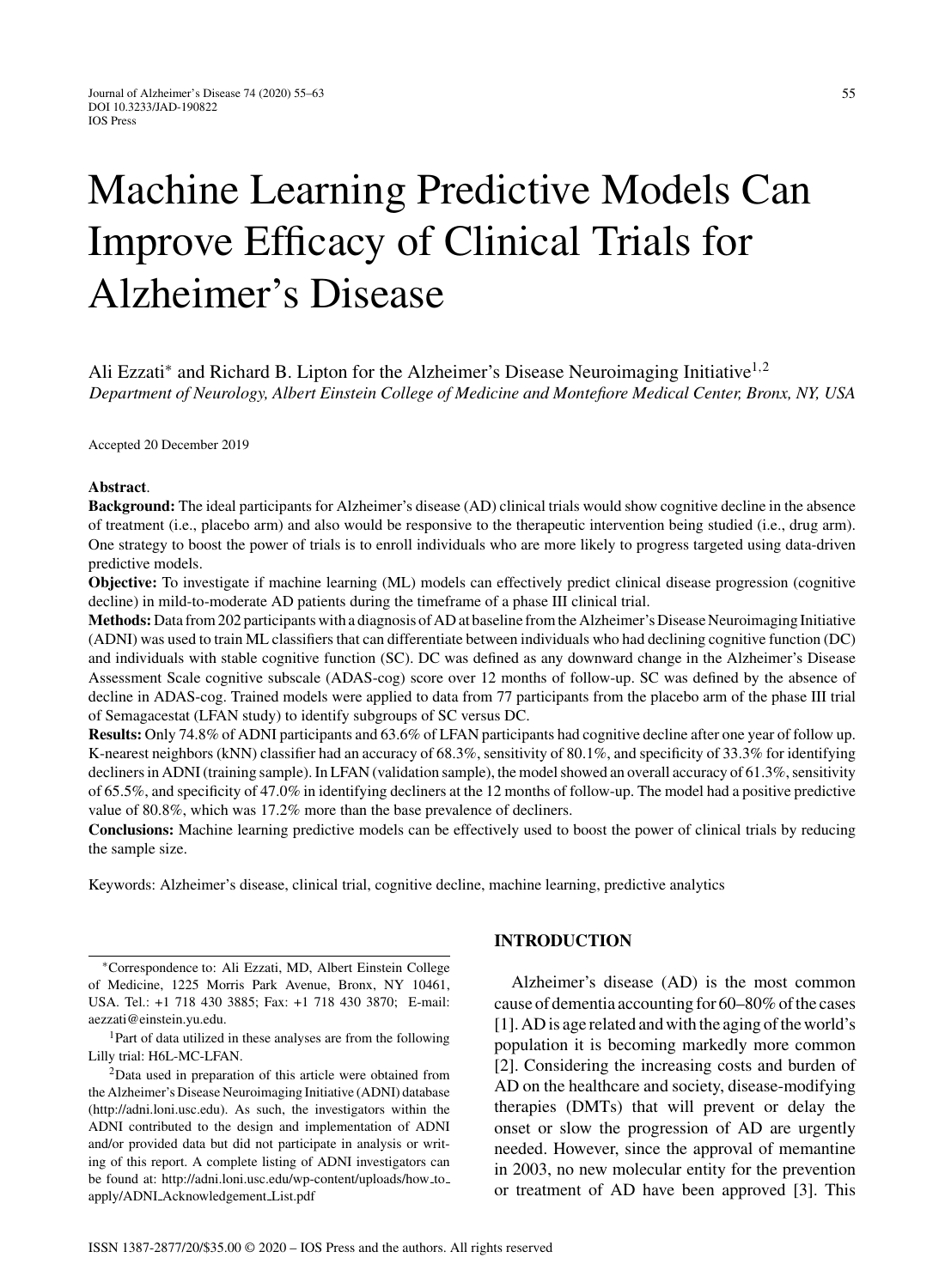failure has occurred despite major advances in the understanding of the biology of AD and substantial investment by the NIH and the pharmaceutical industry to develop drugs for well-established and novel targets [4–6]. Failure may arise from a variety of factors including inappropriate biological targets, biological heterogeneity, late intervention, or poor selection of participants.

In AD trials, active treatment is intended to slow the rate of cognitive decline. Enrollment of individuals who will not show cognitive decline reduces the chance of detecting therapeutic effects of a drug [7]. The most common method used to select homogenous patients who are more likely to decline during a trial is by using specific inclusion and exclusion criteria. Until late 2000 s, most trials used simple enrollment criteria [8] based on demographics (e.g., age above 65), clinical history, and baseline cognitive function (e.g., mild or moderate AD) [9, 10]. More recently these criteria became stricter and in addition to previous criteria, patients need to meet certain biomarker-based criteria such as amyloid positivity on positron emission tomography (PET) scans or have evidence of neurodegeneration (e.g., hippocampal atrophy) to pass the screening step [11, 12]. While these measures can decrease heterogeneity of the enrolled patients and increase power of trial to detect the therapeutic effect, they are also associated with some tradeoff in increased trial costs, burden, and consequences. Furthermore, even with implementation of strict inclusion or exclusion criteria, a substantial number of patients fail to show any signs of cognitive decline during the follow-up [7].

One strategy to overcome this problem, and simultaneously boosting the power of trials, is to only enroll individuals likely to progress based on *datadriven predictive models.* Quantitative risk prediction for AD using structured data sources and classical statistical methods have been available for many years. However, predictive models have not been used in design of AD clinical trials. Machine learning (ML) techniques, which are specifically designed for the purpose of prediction, can provide incremental improvement in predictive performance using complex and high-dimensional data [13, 14]. Considering the high performance of such models, they have huge potential for practical use in "real-world" research and clinical practice. Showing effectiveness of predictive models in data from clinical trials is one of the most first steps toward implementing such methods in practice.

In this study, we aimed to investigate if ML models can be used to identify individuals who will show cognitive decline during the timeframe of a clinical trial. For this purpose, we used baseline data from the Alzheimer's Disease Neuroimaging Initiative (ADNI), a longitudinal cohort of aging and dementia, to train ML models that can predict rate of cognitive decline in individuals with AD. Subsequently, the trained ML models were applied to baseline data from the placebo arm of Semagacestat trial, a phase III randomized clinical trial, to predict which of the individuals are more likely to have cognitive decline during follow-up. While these two datasets have substantial differences, they are both multicenter studies, have longitudinal data on patients with diagnosis of AD at enrollment, have collected imaging data, and have similar processes features (e.g., volumetric MRIs). Furthermore, showing high performance of a model developed using data from a cohort in predicting cognitive trajectory in a clinical trial's data, would be a testament for effectiveness of such models.

## **METHODS**

# *Study design and participants*

Two data-sets were used for this study: I) Data used in the preparation of this article were obtained from the Alzheimer's Disease Neuroimaging Initiative (ADNI) database [\(http://adni.loni.usc.edu\)](http://adni.loni.usc.edu). The ADNI was launched in 2003 as a public-private partnership, led by Principal Investigator Michael W. Weiner, MD. The primary goal of ADNI has been to test whether serial magnetic resonance imaging (MRI), PET, other biological markers, and clinical and neuropsychological assessment can be combined to measure the progression of mild cognitive impairment and early AD. The data used for our analysis were downloaded from the ADNI database in March 2019 after obtaining permission from the investigative team. The individuals included in the current study were initially recruited as part of ADNI-1, ADNI-GO, and ADNI-2 between 2005 and 2013. ADNI study was approved by the Institutional Review Boards (IRB) of all participating institutions. Informed written consent was obtained from all participants at each site. Details of the ADNI cohort and study methods are describes fully at ([http://www.adni.loni.usc.edu\)](http://www.adni.loni.usc.edu); II) Semagacestat trial (H6L-MC-LFAN study), which is a clinical trial conducted by Eli-Lilly between December 2009 and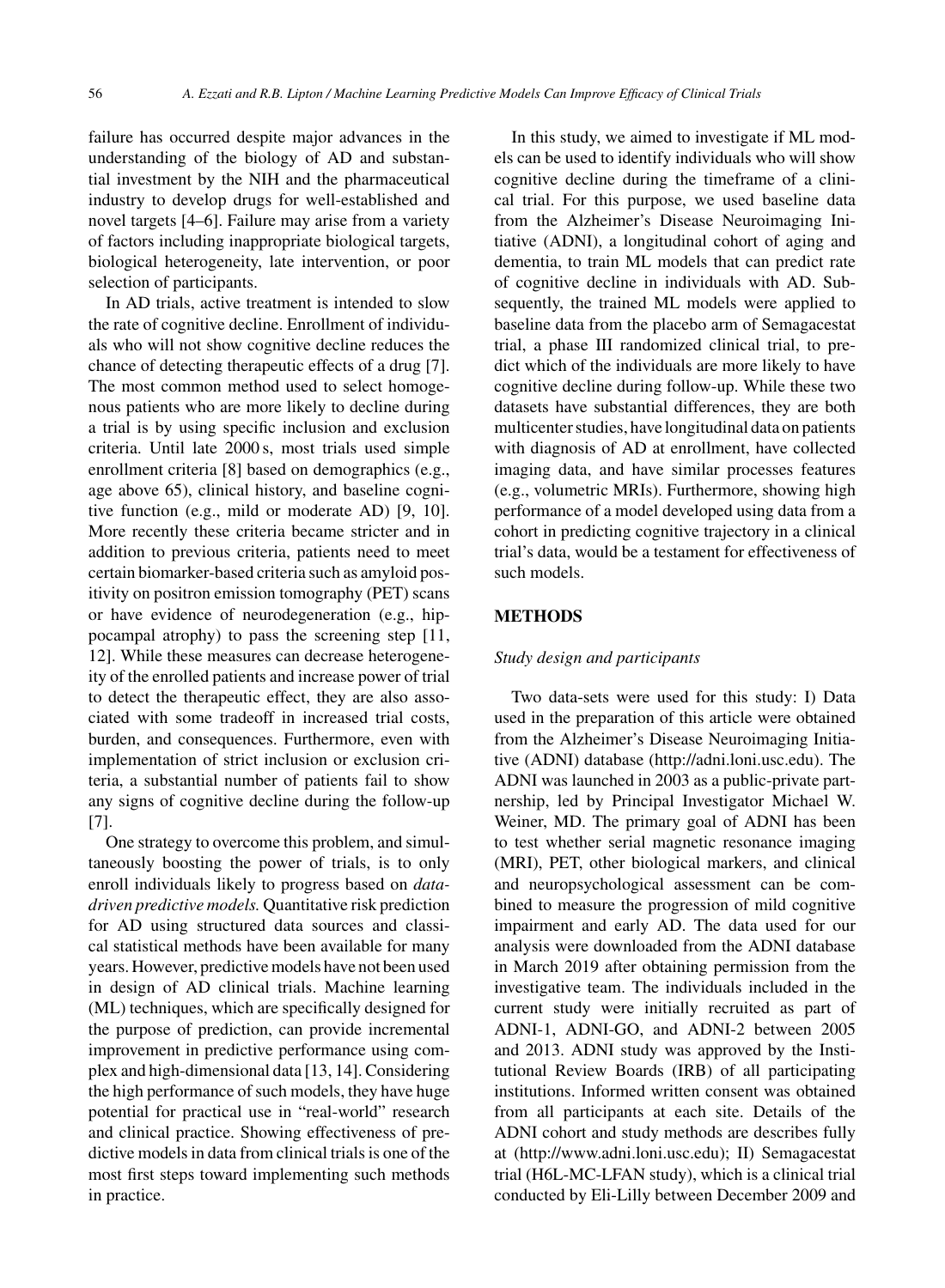April 2011 to evaluate the efficacy of Semagacestat, a small-molecule  $\gamma$ -secretase inhibitor, for treatment of AD trial. The trial was terminated before completion on the basis of a recommendation by the data and safety monitoring board and the results showed that as compared with placebo, semagacestat did not improve cognitive status, and patients receiving the higher dose had significant worsening of functional ability [15]. The research protocol was approved by the institutional review board at each institution where the trial was conducted, and all participants provided written informed consent. Other details of LFAN study, including recruitment and methods are explained previously [15].

ADNI sample included participants with mild AD and LFAN participants included participants with mild-to-moderate AD. For both studies, participants had to satisfy the criteria of the National Institute of Neurological and Communicative Disorders and Stroke–Alzheimer's Disease and Related Disorders Association (NINCDS-ADRDA) criteria for probable AD [9], clinical dementia rating (CDR) of 0.5 or 1 [16], and Mini–Mental State Examination (MMSE) scores of 20–26 (for ADNI) or 16 to 26 (for LFAN), with higher scores indicating better cognitive function [17].

#### *Inclusion criteria*

Eligible participants for current study were all of the ADNI and LFAN participants who had a diagnosis of mild-to-moderate AD at baseline, had baseline MRI, and at least 1 year of longitudinal follow-up. A total of 202 participants from the ADNI study and 77 participants from the LFAN study met the criteria for inclusion in our study.

# *Neuropsychological data and APOE gene status*

The following neuropsychological (NP) tests were available for both studies and used in our models:

*Mini-Mental State Examination (MMSE) [17]:* A brief screening instrument for cognitive dysfunction with raw scores that range from 0 to 30, where lower scores indicate greater cognitive dysfunction.

*Alzheimer*'*s Disease Assessment Scale cognitive subscale (ADAS-cog) [18]*: The ADAS-Cog was developed as an outcome measure for dementia interventions; its primary purpose was to be an index of global cognition in response to antidementia therapies. ADAS-cog raw scores range from 0 to 70, where higher scores indicate greater cognitive dysfunction.

Apolipoprotein E  $(APOE)$   $\varepsilon$ 4 allele frequency was available for all participants included in this study. ApoE4 status was defined as ApoE4 negative  $(-)$  if they carried no ApoE4 allele or ApoE4 positive (+) if they carried at least one ApoE4 allele.

For more information on these measures and methods of assessment, please visit ADNI website at [http://www.adni.loni.usc.edu.](http://www.adni.loni.usc.edu)

#### *MRI measures*

MRIs were collected using a unified protocol for each study and preprocessing for measurement of MRI volumetrics were completed using methods previously describes in detail (For more information for ADNI protocols, see<http://www.adni.loni.usc.edu> and for LFAN, see Doody et al. [15]). MRI volumetrics available for participants of both studies included left hippocampal volume, right hippocampal volume, ventricular volume (sum of lateral and third ventricles), and total brain volume. Considering that MRI analysis methods were different between studies (ADNI and LFAN) and to harmonize datasets, standardized scores  $(Z\text{-score} = (X\text{-}\mu)/\sigma$ ; where  $X = score$ ,  $\mu = mean$ , and  $\sigma = standard deviation$  for volumetric measures were computed separately for each sample and used for further analysis in this study. The MRI measures had a normal distribution in our sample and therefore converting measures using the standard score was deemed appropriate for our purpose.

# *Data analysis*

## *Selection of feature-set*

A total of 11 features (measures) were selected for inclusion in the ML models:

- Demographics: age, sex, and education.
- Genomics: ApoE4 status
- Cognitive scores: MMSE, ADAS-cog

• Clinical information: Geriatric depression scale (GDS) [19]

• MRI volumetrics: left hippocampal volume, right Hippocampal volume, Ventricular volume (sum of lateral and third ventricles), and total brain volume.

Selection of features was based on availability of feature in both ADNI and LFAN data-sets. Considering relatively small size of this feature-set, we did not use any feature selection algorithm and all the available features were included in the models. Considering that features used in current study had considerably different ranges, in addition to MRI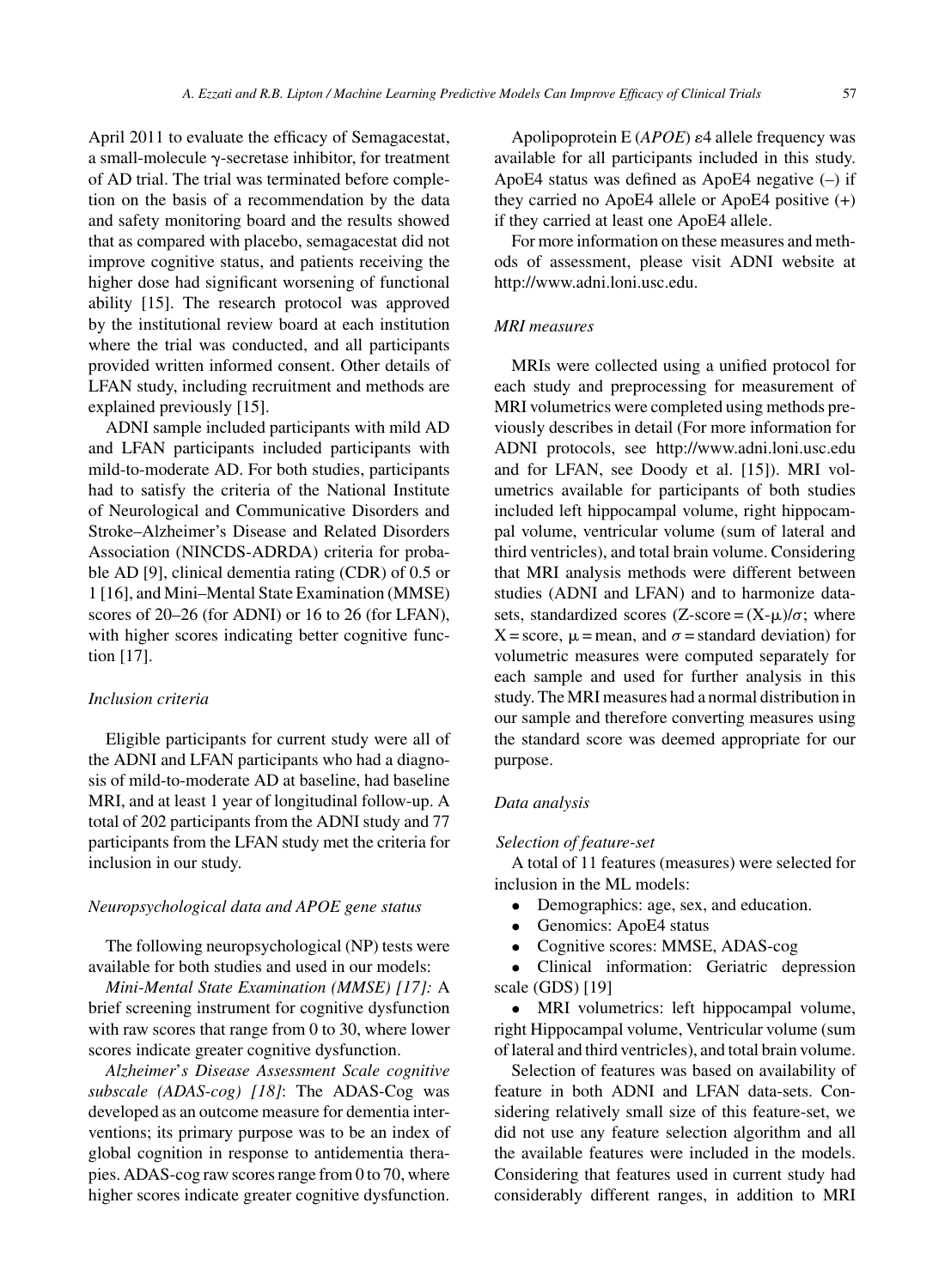measures, all other continuous measures (age, education, MMSE, ADAS-cog, GDS) were normalized separately for each dataset, and Z-values were used in the models. Data normalization is considered to be essential for improving performance of ML models [20].

#### *Predictive models*

We used two ML models of decision trees (DTs) [11] and K-nearest neighbor (kNN) [21], which are proven to work well with small datasets and small feature-sets, for classification:

• DTs are powerful classifiers that sequentially dichotomize the feature space into regions associated with different classes. As such, they are capable of learning arbitrarily complex Boolean functions that map the features/predictors to class labels [11]. While they are widely used due to their ease of training based on labeled data, and robustness to missing features, they are known to be unstable due to their hierarchical structure: an incorrect decision at a high node in the tree would propagate down the nodes and results in misclassification (for details, see [12]). We used a fine DT (f-DT) model in the current study.

• kNNs are among the simplest, yet effective machine learning methods that use the idea of polling among the labels of the training examples closest to a new sample, and assigning the majority vote as its predicted label. To this end, for a positive integer K, the Euclidean distance between the new sample and the elements of the training set are computer and K training examples with the smallest distance are chosen to poll from (for details, see [21]). In brief, the Euclidean distance is specified by the following formula, where p is the new sample to be labeled and q is any of the examples in the training set, each having n features. The term  $p_i$  refers to the value of the i<sup>th</sup> feature of example p, while  $q_i$  refers to the value of the i<sup>th</sup> feature of example q, for  $i = 1,2$ , . . . , n:

$$
dist(p,q) = \sqrt{(p_1 - q_1)^2 + (p_2 - q_2)^2 + (p_n - q_n)^2}
$$

The value of K in kNN was determined by using different K values in the models, starting from one to the square root of the size of the training set (approximately 3 in our analysis). The K-value of 1 showed the best classification performance in the training dataset, therefore results presented in this study are based on that.

Five-fold cross-validation was used for testing validity of all ML models. Analysis and computation of machine learning models were conducted using MATLAB ©(version 2018b).

Finally, for the purpose of a head-to-head comparison between conventional statistical methods (also known as an old machine learning approach) and newer ML models, a classical logistic regression model was applied to the same feature-set to classify participants.

#### *Analytical approach*

Study design and general analytical approach is summarized in Fig. 1. We used baseline data from the ADNI participants to train ML models. Based on the longitudinal data at 12-month follow-up, ADNI participants were divided into two groups: 1) Stable cognition (SC), who had either no change in cognitive function or showed improvement in cognitive function based on ADAS-cog scores (i.e., ADAS- $\text{cog}_{12\text{month}} - \text{ADAS-cog}_{\text{baseline}} \geq 0$ ; and 2) Declining cognition (DC), who showed some decline in cognitive function at 12 months follow up based on ADAS-cog scores (i.e., ADAS-cog<sub>12month</sub>  $-$  ADAScog<sub>baseline</sub>  $\langle 0 \rangle$ . The model with better classification performance was applied to the baseline data from LFAN study to predict cognitive trajectory (remaining stable or declining).

The results from ML models were compared with actual longitudinal data at 12 months and 23 months of follow-up. The overall performance of each model was calculated based on the percentage of correct classification (accuracy), sensitivity, specificity, positive predictive value (PPV), and negative predictive value (NPV).

McNemar test was to select the most accurate ML model, which was trained using ADNI data. Based on the results of this test the best model was selected for prediction of outcomes in the validation sample (LFAN).

#### **RESULTS**

#### *Demographics and baseline characteristics*

Table 1 summarizes ADNI study participants' demographics and clinical characteristics. ADNI participants had an average age of 74.7 years  $(SD = 7.7)$ and were 44.6% men. At 12 months follow up, 51 (25.2%) of ADNI participants had no decline in cognitive function, while 151 (74.8) participants showed cognitive decline.

Table 2 summarizes LFAN study participants' demographics and clinical characteristics. LFAN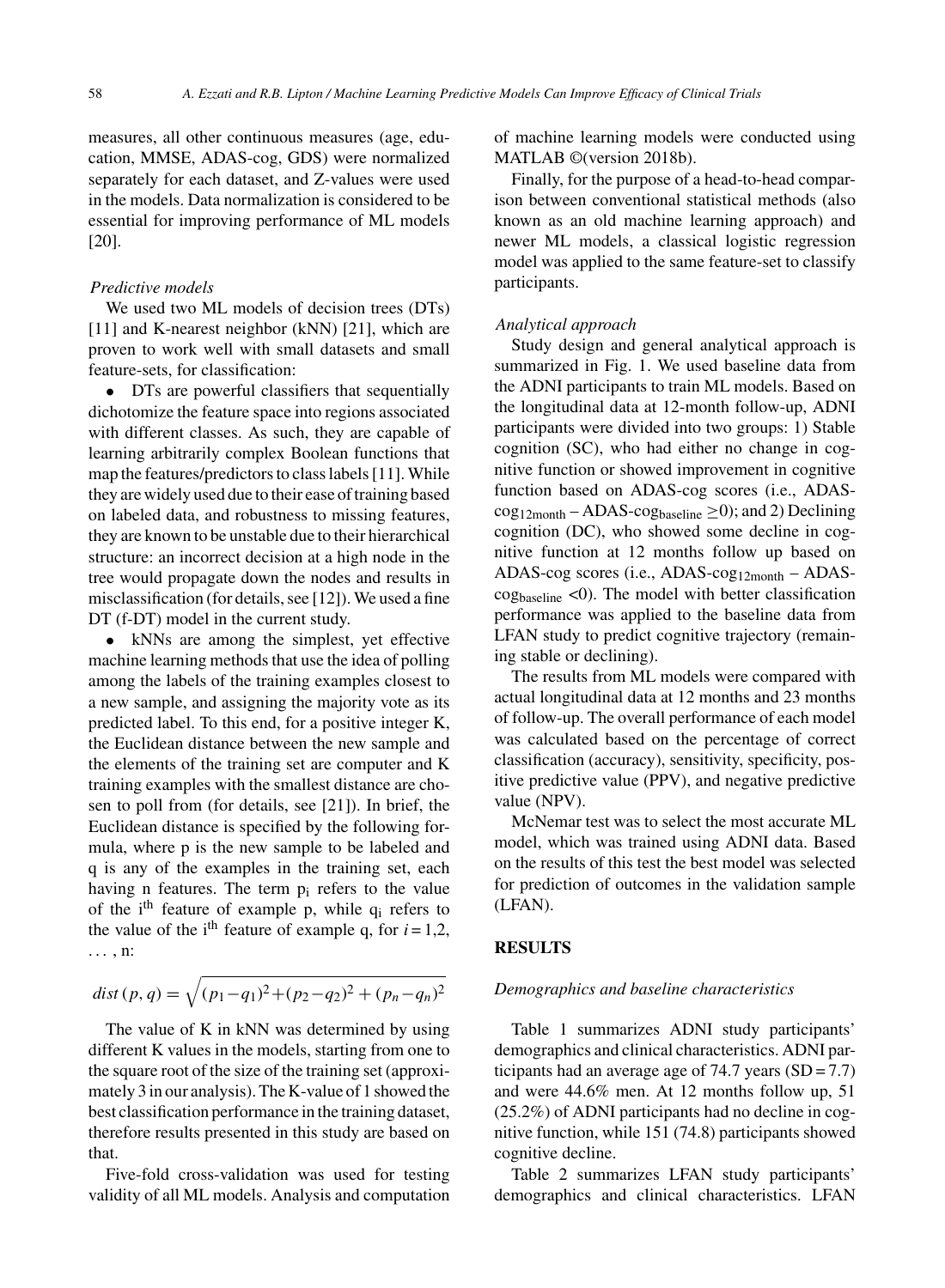

Fig. 1. Study design diagram and schematic illustration of training models and prediction of cognitive decline. Data from ADNI were used for training the models. Participants were dichotomized to two groups based on the longitudinal change in ADAS-cog score at 12 months: stable cognition (SC) and declining cognition (DC). Models were trained to classify participants of training data-set (Yellow block). Subsequently, participants from LFAN study were introduced to the newly developed model to predict if they will have decline in cognition or will remain cognitively stable in longitudinal follow-up (Orange block).

| ADNI sample                         | Total     | Dascrine characteristics of TipTu stady<br>Remained cognitively | Cognitively                   |
|-------------------------------------|-----------|-----------------------------------------------------------------|-------------------------------|
|                                     | Sample    | stable or improved at                                           | declined at 12                |
|                                     |           | 12 months follow-up <sup>1</sup>                                | months follow-up <sup>1</sup> |
| Sample size, $N(\%)$                | 202       | 51(25.2)                                                        | 151 (74.8)                    |
| Sex, Men, %                         | 44.6      | 39.2                                                            | 46.4                          |
| APOE4 carrier, %                    | 70.3      | 60.8                                                            | 73.5                          |
| Age <sup>2</sup>                    | 74.7(7.7) | 74.6(7.6)                                                       | 74.8 (7.8)                    |
| <b>MMSE</b> at Baseline             | 23.2(2.0) | 23.7(1.7)                                                       | 23.1(2.0)                     |
| ADAS-cog at baseline                | 19.2(6.7) | 18.9(6.9)                                                       | 19.3(6.6)                     |
| ADAS-cog at 12m follow-up           | 23.7(9.3) | $16.7(6.6)^*$                                                   | 26.1(8.9)                     |
| GDS                                 | 1.6(1.4)  | 1.6(1.1)                                                        | 1.6(1.5)                      |
| Total brain volume, cm <sup>3</sup> | 972 (120) | 991 (135)                                                       | 966 (115)                     |

Table 1 Baseline characteristics of ADNI study

<sup>1</sup>Based on change in ADAS-cog score. <sup>2</sup>Numbers represent mean (standard deviation) unless otherwise stated. ∗indicates significant differences between subgroups (*p* < 0.05), using *t*-test for continuous variables, and Chi-square test for categorical variables. MMSE, Mini–Mental State Examination; ADAS-cog, Alzheimer's Disease Assessment Scale cognitive subscale; GDS, Geriatric Depression Scale.

participants had an average age of 74.2 years  $(SD = 8.1)$ , and were 45.5% male. At 12 months follow up, 28 (36.4%) of LFAN participants had no decline in cognitive function, while 49 (63.6%) participants showed cognitive decline. A total of 41 were followed for 23 months in this study, of whom 15 (36.6%) remained cognitively stable and 26 (63.4%) cognitively declined.

# *Performance of predictive models in classification of SC versus DC in ADNI*

Data from ADNI was used to train the predictive models to classify participants to SC versus DC subgroups. Logistic Regression model failed to classify participants (classified all participants as DC), and therefore was dropped from subsequent analysis.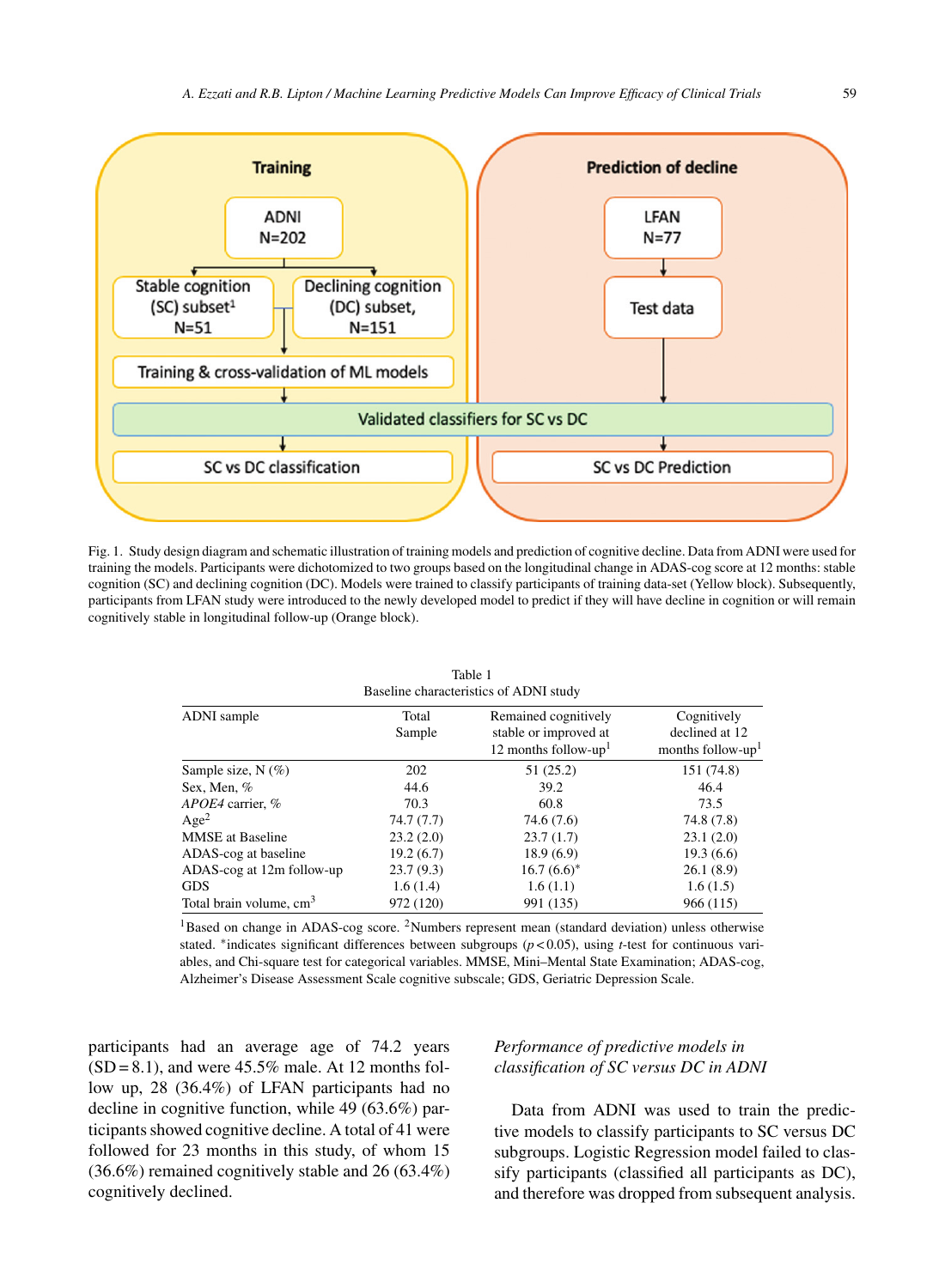| Baseline characteristics of LFAN study |                 |                                                                                      |                                                       |                                                                                      |                                                         |
|----------------------------------------|-----------------|--------------------------------------------------------------------------------------|-------------------------------------------------------|--------------------------------------------------------------------------------------|---------------------------------------------------------|
| <b>LFAN</b> study                      | Total<br>Sample | Remained<br>cognitively stable<br>or improved at 12<br>months follow-up <sup>1</sup> | Cognitively<br>declined at 12<br>months follow-<br>up | Remained<br>cognitively stable<br>or improved at 23<br>months follow-up <sup>1</sup> | Cognitively<br>declined at<br>23 months<br>$follow-up1$ |
| Sample size, $N(\%)$                   | 77 (100)        | 28 (36.4)                                                                            | 49(63.6)                                              | $15(36.6)^3$                                                                         | $26(63.4)^3$                                            |
| Sex, Men, %                            | 45.5            | 57.1                                                                                 | 38.8                                                  | 40.0                                                                                 | 46.2                                                    |
| APOE4 carrier, %                       | 56.5            | 43.5                                                                                 | 63.0                                                  | 61.5                                                                                 | 56.5                                                    |
| Age <sup>2</sup>                       | 74.2(8.1)       | 75.0(8.1)                                                                            | 73.7(7.9)                                             | 73.8(8.1)                                                                            | 74.4 (8.5)                                              |
| <b>MMSE</b> at Baseline                | 22.2(3.5)       | $23.4(3.2)^*$                                                                        | 21.6(3.5)                                             | 23.9(3.7)                                                                            | 22.0(3.4)                                               |
| ADAS-cog at baseline                   | 18.7(7.8)       | $16.4(7.7)^*$                                                                        | 20.0(7.6)                                             | 16.8(7.2)                                                                            | 20.4(8.5)                                               |
| ADAS-cog at 12m follow-up              | 21.9(11.9)      | $14.0(7.5)^*$                                                                        | 26.5(11.6)                                            | $16.9(7.3)^*$                                                                        | 25.5(13.5)                                              |
| ADAS-cog at 23m follow-up              | 23.8(14.5)      | $17.3(12.1)^*$                                                                       | 27.5(14.5)                                            | $14.0 (7.7)^*$                                                                       | 29.3(14.5)                                              |
| <b>GDS</b>                             | 1.6(1.6)        | 1.3(1.0)                                                                             | 1.9(1.8)                                              | 1.5(1.5)                                                                             | 2.0(1.7)                                                |
| Total brain volume, cm <sup>3</sup>    | 1032 (104)      | 1044 (108)                                                                           | 1020 (98)                                             | 1028 (95)                                                                            | 1003(74)                                                |

| Table 2                                |
|----------------------------------------|
| Baseline characteristics of LFAN study |

 $1B$ ased on change in ADAS-cog score. <sup>2</sup>Numbers represent mean (standard deviation) unless otherwise stated. <sup>3</sup>Data at 23m was available only for a total of 41 participants. ∗indicates significant differences between subgroups (*p* < 0.05), using *t*-test for continuous variables, and Chi-square test for categorical variables. MMSE, Mini–Mental State Examination; ADAS-cog, Alzheimer's Disease Assessment Scale cognitive subscale; GDS, Geriatric Depression Scale.

Table 3 Performance of machine learning models in classifying participants with stable cognition (SC) from participants with declining cognition (DC) in ADNI sample

| Model                      | Sensitivity,<br>$\%$ (CI) | Specificity,<br>$\%$ (CI) | PPV, $\%$<br>CD | NPV, $%$<br>(CI) | Accuracy, %<br>(CI) |
|----------------------------|---------------------------|---------------------------|-----------------|------------------|---------------------|
| <i>Decision trees</i> (DT) | 79.5                      | 21.5                      | 75.0            | 26.2             | 64.9                |
|                            | $(72.1 - 85.6)$           | $(11.3 - 35.3)$           | $(71.8 - 78.0)$ | $(16.1 - 39.5)$  | $(57.8 - 71.4)$     |
| k- Nearest                 | 80.1                      | 33.3                      | 78.0            | 36.2             | 68.3                |
| Neighborhood (kNN)         | $(72.8 - 86.1)$           | $(20.8 - 47.9)$           | $(74.3 - 81.4)$ | $(25.2 - 48.3)$  | $(61.4 - 74.7)$     |

PPV, positive predictive value; NPV, negative predictive value.

Table 4 Performance of k-Nearest Neighborhood (kNN) models in prediction of cognitive change (stable versus decliner) in the LFAN sample

| Follow up<br>duration | Sensitivity<br>$(\%)$ | Specificity<br>(%) | PPV $(\% )$     | $NPV$ $(\%)$    | Accuracy<br>$(\%)$ |
|-----------------------|-----------------------|--------------------|-----------------|-----------------|--------------------|
|                       |                       |                    |                 |                 |                    |
| 12 months             | 65.5                  | 47.0               | 80.8            | 28.6            | 61.3               |
|                       | $(51.8 - 77.7)$       | $(23.0 - 72.2)$    | $(72.2 - 87.3)$ | $(17.8 - 42.5)$ | $(49.4 - 72.3)$    |
| 23 months             | 67.6                  | 57.1               | 88.5            | 26.7            | 65.8               |
|                       | $(49.5 - 82.6)$       | $(18.41 - 90.1)$   | $(75.9 - 94.9)$ | $(14.0 - 44.8)$ | $(49.4 - 79.9)$    |

PPV, positive predictive value; NPV, negative predictive value.

kNN model had an overall accuracy of 68.3%, while accuracy of DT model was 64.9%. Sensitivity, specificity, PPV and NPV of ML models are summarized in Table 3.

KNN model outperformed DT model in all measures of performance (sensitivity, specificity, PPV, and NPV). In addition, McNemar test confirmed that kNN model have a better performance in comparison with DTs  $(p < 0.001)$ . Therefore, the trained kNN model was selected for predicting outcomes in LFAN study.

## *Performance of predictive models in LFAN*

Trained models were applied to LFAN data, to predict if each participant is more like the SC group (i.e., their cognition is predicted to remain stable) or more like the DC group (i.e., their cognition is predicted to decline). Results of this prediction by ML model was compared with actual data from 12 months and 23 months of longitudinal follow-up (Table 3). The model showed an overall accuracy of 61.3%, sensitivity of 65.5%, and specificity of 47.0% in identifying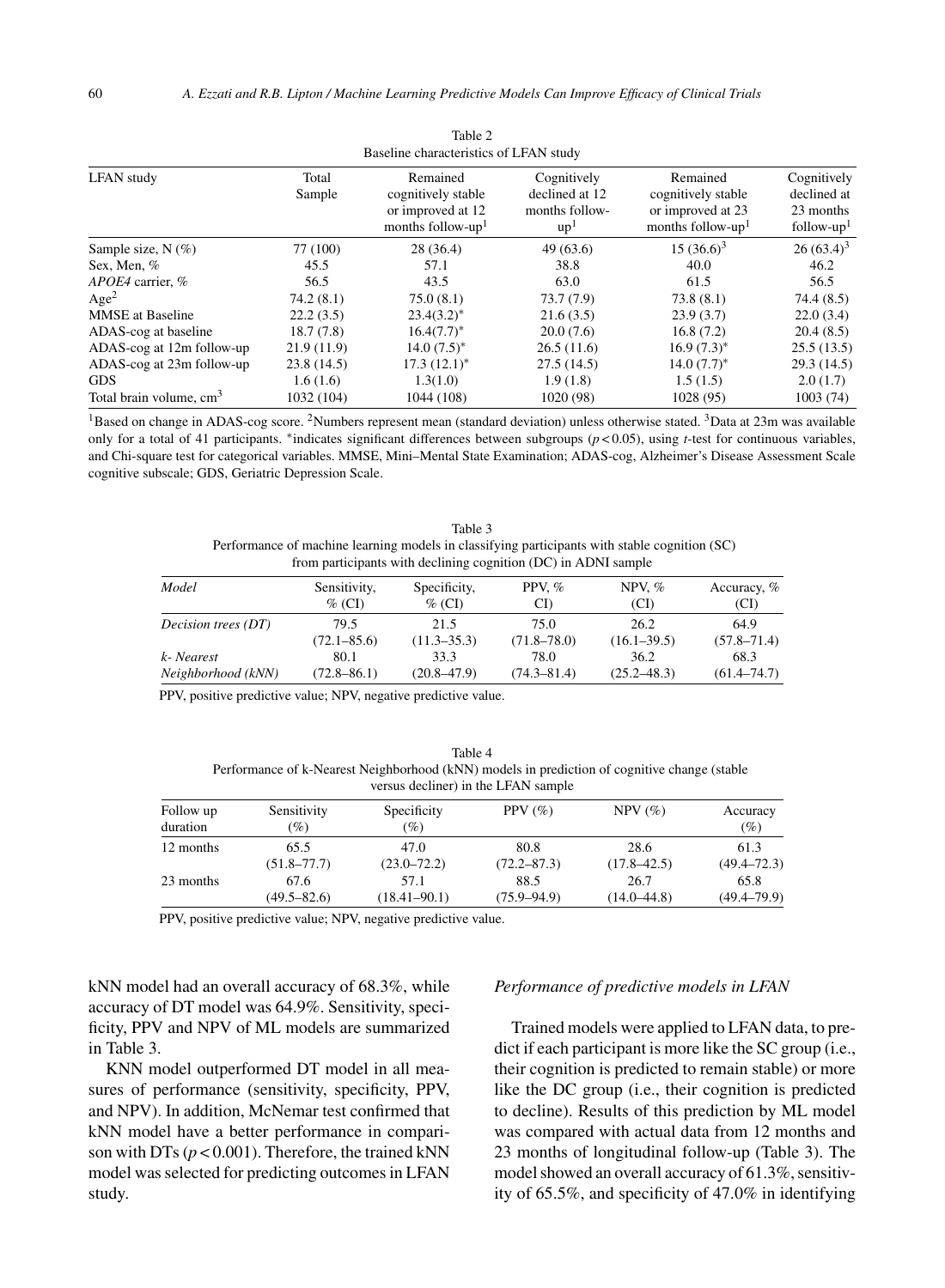decliners at the 12 months of follow-up. Models performance at 23 months of follow-up improved, with overall accuracy of 65.8%, sensitivity of 67.6%, and specificity of 65.8% in identifying decliners.

## **DISCUSSION**

In this study we showed that using baseline information from a cohort of aging and AD (ADNI), ML predictive models can effectively identify individuals who are more likely to show cognitive decline over the follow up time in an independent sample from a phase III clinical trial of AD (LFAN). We showed that positive predictive value of the model is 80.8% at 12 months and 88.5% at 23 months, which is 17.2% and 25.1% higher than the observed base-rate of cognitive decline in the same sample (63.6%).

Many studies have previously shown that different measures such as neuropsychological tests, genomic risk scores, MRI or PET measures, or other cerebrospinal fluid (CSF) and blood-based biomarkers can predict cognitive trajectories in older adults in different stages of AD [8, 14, 22–25]. Most of these studies use longitudinal data from prospective cohorts of aging and dementia, which have the advantage information collected over extended follow-up periods. However, due to the costs, burden, and regulations, the first assessment of treatment efficacy in clinical trials is scheduled 3 to 24 months after initiation of the trial and it is expected to conclude the trial within a timeframe of 18 months to 5 years. Our results indicated that predictive models can provide approximately 17% and 25% improvement in prediction of cognitive decline at 12 months and 24 months follow-up, respectively. This could boost the power of trial by inclusion of individuals who are more likely to decline.

The idea of targeting a subgroup for analysis of treatment effects is not new [26]. In fact, recently many drug trials for prodromal AD or mild-AD have been recruiting subjects, with an inclusion criterion based on amyloid PET positivity [27] or CSF amyloid and tau [28]. We extend this approach to the selection of participants based on a machine learning classifier that combines numerous clinical measures and biomarkers. The goal is to enroll only patients likely to decline and exclude patients likely to have stable cognition. ML models do not solely rely on the absolute value of the features and account for pattern on the relationship between the features. Therefore, ML models provide a better alternative to conventional

statistical methods (i.e., using cut offs or index scores) for predicting clinical outcomes [29]. A major challenge to this approach is that the statistical power must be traded off against the logistical complexity and cost of collecting and analyzing multiple biomarker assessments). This study showed that even by using a small feature-set consisted of demographics information, ApoE4, and a few neuropsychological and MRI measures, ML learning models are strong tools for prediction of clinical disease progression.

A limitation of our study is the small sample size. This is in part due to using data from an older clinical trial, in which only a small subsample of study had MRI measures. Due to the small size of LFAN study, we were not able to use the same sample for both training and validation of models and therefore we had to rely on the ADNI sample for training the ML models. That poses another limitation to this work: ADNI and LFAN studies are substantially different in design, recruitment, participant characteristics, and preprocessing of data. Furthermore, the features available in LFAN study to include in ML models were relatively small, which limited our ability to use feature engineering or more complex ML models. Training models using data from participants with longer follow-up periods (e.g., 24 months) might lead to improved performance of models. However, restricting inclusion criteria to those who had at least 24 months of follow-up (or longer) would substantially decrease the number of eligible participants for this study, which negatively impacts performance of models. Another limitation of this study is using the change in a single cognitive test (ADAS-cog) to classify participants into cognitively stable or declining groups. However, it is well known that most cognitive tests, including ADAS-cog, are prone to measurement errors and might not provide an accurate assessment for cognitive status [30], which in turn might lead to inaccurate classification scores at two different time-points as the LFAN study was designed and conducted approximately 10 years ago with specific primary and secondary outcomes, which were appropriate for that time. Therefore, many ADrelated clinical and cognitive measures (i.e., cognitive domains other than memory) or biomarkers (amyloid and tau imaging, or CSF biomarkers) were not collected at all or only collected for a very small proportion of sample, making it implausible to assess the effect of these important measures in our models. Logistic regressions failed in classification of participants in our study, which might be due to small sample size, noisy data, or small differences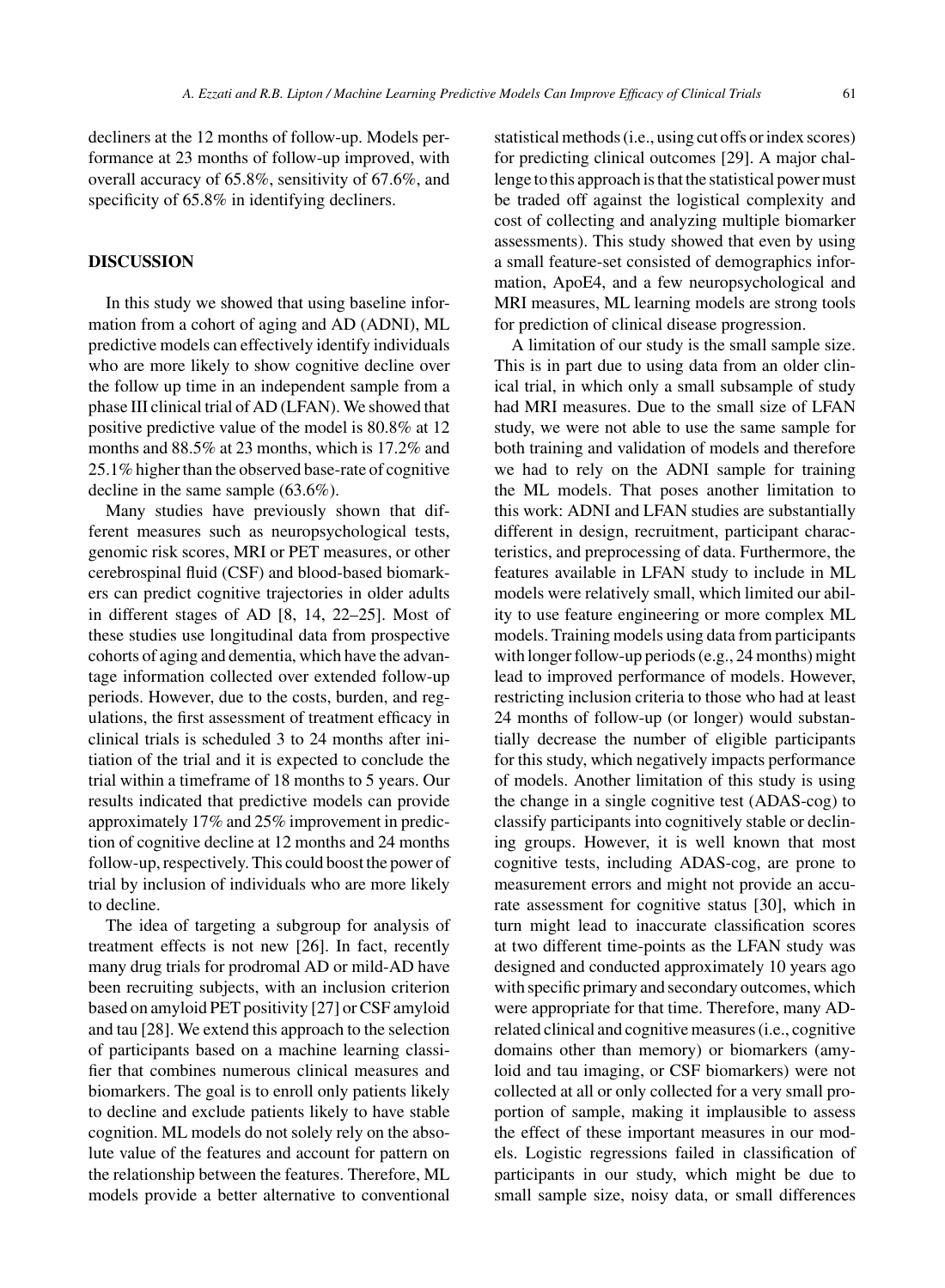at decision boundary (small sample). This shows the importance of features availability and sample size on performance of predictive models. Of note, in this study we trained our models to classify those who had stable cognition versus those who had *any* cognitive decline, which is a conservative approach. It is expected that models achieve even higher performance if the goal was to identify individuals with more rapid cognitive decline.

Despite all limitations, it is encouraging that this study indicates that ML models trained in cohorts like ADNI (and potentially in populations-based studies) can be used to boost the power of clinical trials. Future studies should be conducted to validate our findings in more recent clinical trials with larger sample size and longer duration of followup, which also have additional modalities of data such as amyloid and tau imaging, and blood and CSF biomarkers for prediction of clinical disease progression. Another future direction would be to employ advanced feature selection methods [31] and more complex machine learning algorithms (e.g., Ensemble methods or superLearner) to improve classification and prediction performance.

# **ACKNOWLEDGMENTS**

Lilly makes patient-level data available from Lillysponsored studies on marketed drugs for approved uses following approval by regulators in the US and EU and after the primary manuscript describing the results has been accepted for publication, whichever is later. Lilly is one of several companies that provide this access through the website clinicalstudydatarequest.com. Qualified researchers can submit research proposals and request anonymized data to test new hypotheses. Lilly's data sharing policies are provided on the clinicalstudydatarequest.com site under the Study Sponsors page.

Data collection and sharing for this project was funded by the Alzheimer's Disease Neuroimaging Initiative (ADNI) (National Institutes of Health Grant U01 AG024904) and DOD ADNI (Department of Defense award number W81XWH-12-2-0012). ADNI is funded by the National Institute on Aging, the National Institute of Biomedical Imaging and Bioengineering, and through generous contributions from the following: AbbVie, Alzheimer's Association; Alzheimer's Drug Discovery Foundation; Araclon Biotech; BioClinica, Inc.; Biogen; Bristol-Myers Squibb Company; CereSpir, Inc.; Cogstate;

Eisai Inc.; Elan Pharmaceuticals, Inc.; Eli Lilly and Company; EuroImmun; F. Hoffmann-La Roche Ltd and its affiliated company Genentech, Inc.; Fujirebio; GE Healthcare; IXICO Ltd.; Janssen Alzheimer Immunotherapy Research & Development, LLC.; Johnson & Johnson Pharmaceutical Research & Development LLC.; Lumosity; Lundbeck; Merck & Co., Inc.; Meso Scale Diagnostics, LLC.; NeuroRx Research; Neurotrack Technologies; Novartis Pharmaceuticals Corporation; Pfizer Inc.; Piramal Imaging; Servier; Takeda Pharmaceutical Company; and Transition Therapeutics. The Canadian Institutes of Health Research is providing funds to support ADNI clinical sites in Canada. Private sector contributions are facilitated by the Foundation for the National Institutes of Health [\(http://www.fnih.org](http://www.fnih.org)). The grantee organization is the Northern California Institute for Research and Education, and the study is coordinated by the Alzheimer's Therapeutic Research Institute at the University of Southern California. ADNI data are disseminated by the Laboratory for Neuro Imaging at the University of Southern California.

This work was supported by grants from the Alzheimer's Association (Ezzati, 2019-AACSF-641329), and the Leonard and Sylvia Marx Foundation (PI: Lipton). Dr. Lipton is also supported by grants from National Institutes of Health NIA 2 P01 AG03949, NIA 1R01AG039409-01, and the Czap Foundation.

Authors' disclosures available online [\(https://](https://www.j-alz.com/manuscript-disclosures/19-0822r2) [www.j-alz.com/manuscript-disclosures/19-0822r2\)](https://www.j-alz.com/manuscript-disclosures/19-0822r2).

## **REFERENCES**

- [1] Fratiglioni L, De Ronchi D, Aguero-Torres H (1999) Worldwide prevalence and incidence of dementia. *Drugs Aging* **15**, 365-375.
- [2] Prince M, Comas-Herrera A, Knapp M, Guerchet M, Karagiannidou M (2016) *World Alzheimer Report 2016. Improving healthcare for people living with dementia: Coverage, quality and costs now and in the future*. Alzheimer Disease International, London.
- [3] Mangialasche F, Solomon A, Winblad B, Mecocci P, Kivipelto M (2010) Alzheimer's disease: Clinical trials and drug development. *Lancet Neurol* **9**, 702-716.
- [4] Willis SL, Tennstedt SL, Marsiske M, Ball K, Elias J, Koepke KM, Morris JN, Rebok GW, Unverzagt FW, Stoddard AM, Wright E (2006) Long-term effects of cognitive training on everyday functional outcomes in older adults. *JAMA* **296**, 2805-2814.
- [5] Ball K, Berch DB, Helmers KF, Jobe JB, Leveck MD, Marsiske M, Morris JN, Rebok GW, Smith DM, Tennstedt SL, Unverzagt FW, Willis SL (2002) Effects of cognitive training interventions with older adults: A randomized controlled trial. *JAMA* **288**, 2271-2281.